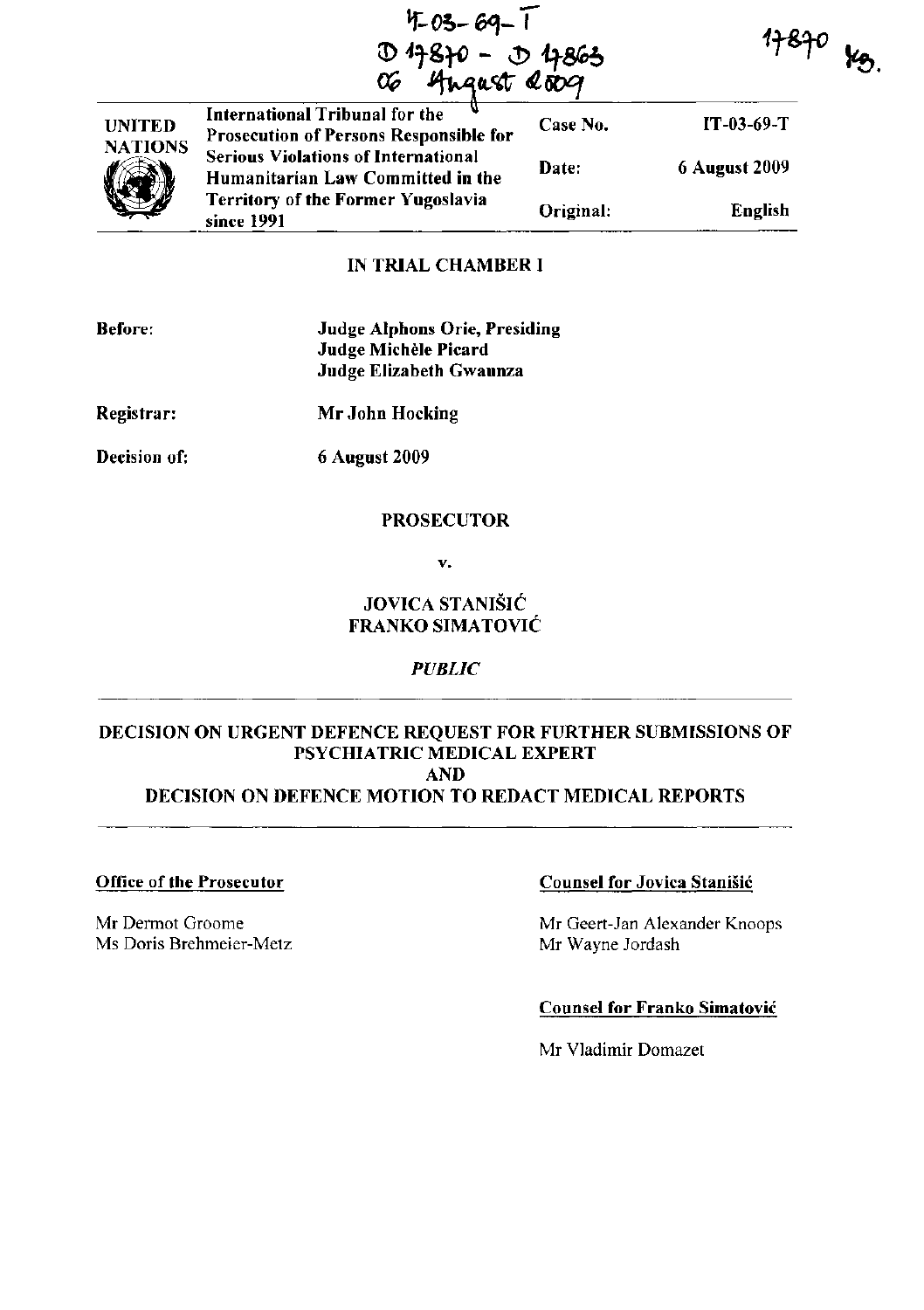## Procedural History

1. On 26 June 2009, court-appointed psychiatric expert Dr de Man submitted a medical report to the Chamber pursuant to the Chamber's modalities for trial ("Dr de Man Report").<sup>1</sup> In his report, Dr de Man addresses the Chamber, asking whether a meeting between him and Ms Lidija Vukašinović would be endorsed by the Chamber.<sup>2</sup>

2. On 6 July 2009, the Stanišić Defence requested the Chamber to order further submissions from Dr de Man, addressing specific pre-formulated questions ("Request").<sup>3</sup> The Prosecution responded on 8 July 2009, opposing the Request ("Response").<sup>4</sup> On 10 July 2009, the Stanišić Defence requested leave to reply to the Response ("Request to Reply").<sup>5</sup> The Request to Reply was granted on 15 July 2009 and the Chamber informed the parties of its decision through an informal communication. On 17 July 2009, the Stanišić Defence replied to the Response ("Reply"). $<sup>6</sup>$ </sup>

3. On 13 July 2009, the Stanisić Defence requested the Chamber to order that a certain type of sensitive information be redacted in future medical reports so as to protect the privacy rights of Mr Stanišić ("the Accused") and third parties, such as family, friends, or associates ("Motion").<sup>7</sup> The Prosecution responded on 20 July 2009, opposing the Motion ("Response to Motion"), $8$ 

## Submissions by the parties

#### *Request*

4. In its Request, the Stanisic Defence asks for a more detailed and comprehensive examination of the Accused by Dr de Man with a further report dealing with the following issues:

<sup>I</sup>Registry Submission Pursuant to Rule 33 (B) Concerning Psychiatric Expert Report, 26 June 2009; see also Decision Amending Modalities for Trial, 9 June 2009, Annex B ("Modalities for Trial"), para. II.

 $<sup>2</sup>$  Dr de Man Report, p. 5.</sup>

<sup>&</sup>lt;sup>3</sup> Urgent Defence Request for Further Submissions of Psychiatric Medical Expert, 6 July 2009, paras 4, 6, 12-13.

<sup>&</sup>lt;sup>4</sup> Prosecution Response to Jovica Stanišić's Urgent Defence Request for Further Submissions of Psychiatric Medical Expert, 8 July 2009, paras 1,9.

Defence Request for Leave to Reply to Prosecution Response to Jovica Stanišić's Urgent Defence Request for Further Submissions of Psychiatric Medical Expert, 10 July 2009.

<sup>6</sup>Defence Reply to Prosecution Response to Jovica Stani§ic Urgent Defence Request for Further Submissions of Psychiatric Medical Expert, 17 July 2009.

<sup>7</sup> Defence Motion to Redact Medical Reports, 13 July 2009, paras 2, 7.

<sup>&</sup>lt;sup>8</sup> Prosecution Response to Defence Motion to Redact Medical Reports, 20 July 2009, paras 1, 11, 28.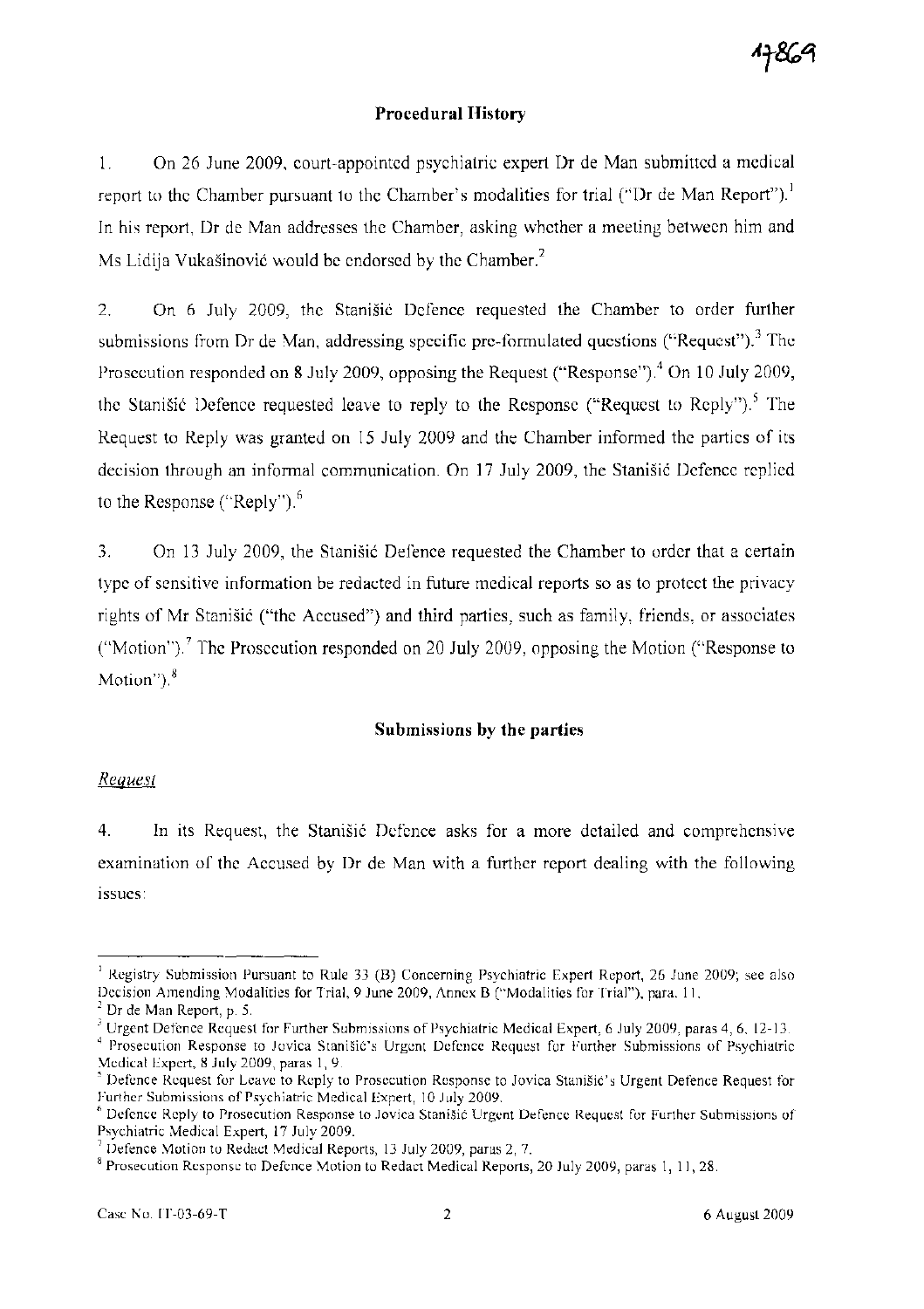(a) the Accused's GAF Scale and Hamilton Score; (b) the Accused['s] ability to concentrate and focus on the details of this case (as opposed to the type of abilities needed in ordinary life); (c) the Accused's ability to maintain a reasonable concentration on the details on his case (including the effects of any medication currently being prescribed); (d) the Accused's ability to withstand the taking [sic] of instructions (Defence counsel would benefit from knowing what work and effort the client can withstand what he can and cannot do; and what risks might arise, if any, from the Defence work with him in taking instructions and discussing the case); (e) whether the client is suicidal[;] and (f) whether the treatment regime in place (e.g. visits by Dr. Petro Vic [sic]) is adequate and, correspondingly, whether he might benefit from an enhanced psychiatric program.<sup>9</sup>

5. The Stanisic Defence submits that the information provided in the Dr de Man Report is "wholly inadequate" for the purposes of gaining a meaningful understanding of the Accused's cognitive capabilities and his suicidal or self-harm risks.<sup>10</sup> The Stanisić Defence further requests the Chamber to order Dr de Man to address the following pre-formulated questions:

(a) Is the Accused able to understand the nature of the charges and proceedings against him, including the consequences of a conviction on those charges? (b) Is the Accused able to instruct his Defence counsel as to his defence of the charges? (c) Is the Accused able to testify on his behalf if he elects to do so? (d) Is the Accused physically able to withstand full-time trial proceedings (approximately five hours per day, five days per week) or some lesser formula of scheduling? (e) Does the Accused's health situation require any particular accommodation to support his ability to stand trial?<sup>11</sup>

6. In its Response, the Prosecution points out that it should not matter whether the Accused has the ability to concentrate on the details of the case, but rather whether he has a broad understanding of the proceedings and the general thrust of what is said in court.<sup>12</sup> It further submits that Dr de Man has in fact already touched upon the questions the Stanisic Defence now wants addressed.<sup>13</sup> Finally, the Prosecution submits that the pre-formulated questions are of an essentially legal nature, and thereby an "attempt to re-open the fitness issue".<sup>14</sup> In its Reply, the Stanišić Defence clarifies that the Request is only geared at

 $9$  Request, paras 4, 6, 12.

JO Request, para. 9.

<sup>&</sup>lt;sup>11</sup> Request, para. 13.

<sup>&</sup>lt;sup>12</sup> Response, para. 3.

<sup>&</sup>lt;sup>13</sup> Response, para. 4.

<sup>&</sup>lt;sup>14</sup> Response, para. 5.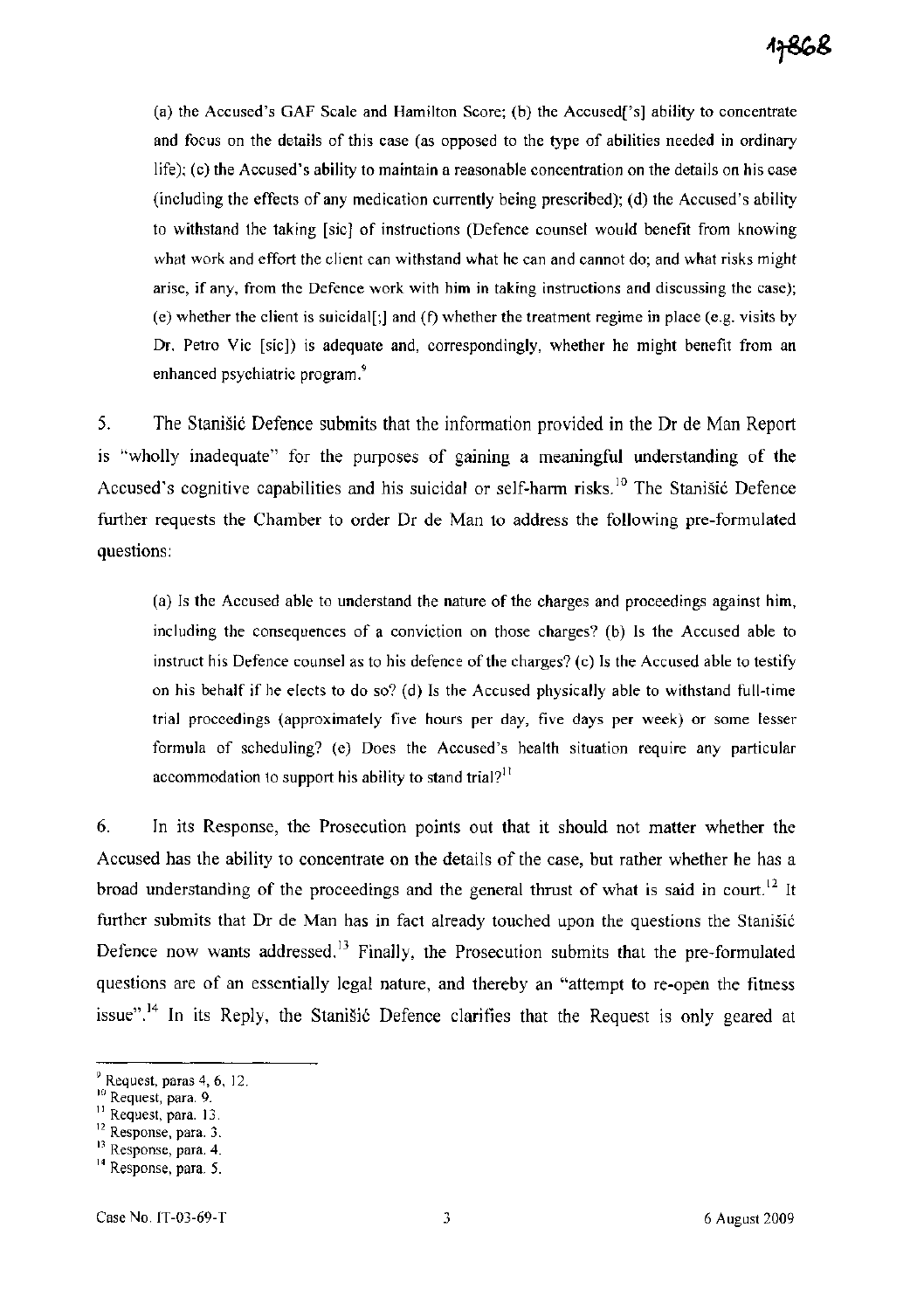obtaining more information about the Accused's health and not an application to declare the Accused unfit to stand trial.<sup>15</sup>

## *Motion*

7. In its Motion, the Stanistic Defence submits that there is "no public interest sufficient to justify the public dissemination of private or personal information relating to the Accused (aside from the particular medical treatment or diagnoses) or any subject that concerns or touches upon his family, friends or associates". <sup>16</sup>

8. In its Response to the Motion, the Prosecution argues that redacting certain parts of the medical reports would contravene the proper administration of trial and undermine the transparent reporting regime.<sup>17</sup> The Prosecution requests that the Chamber reaffirm to the doctors involved in the reporting of the Accused's health that all information pertinent to the diagnosis of the Accused should be contained in their reports.<sup>18</sup> The Prosecution further proposes a system in which the reports would temporarily be withheld from the public so that any requests for redactions could be expressed by the Stanišić Defence and ruled upon by the Chamber. 19 Lastly, the Prosecution requests that the status of the Motion and the Response to the Motion be changed from confidential to public.<sup>20</sup>

### **Applicable Law**

9. Rule 54 of the Tribunal's Rules of Procedure and Evidence ("Rules") provides that at the request of either party or *proprio motu,* a Judge or a Trial Chamber may issue such orders, summonses, subpoenas, warrants and transfer orders as may be necessary for the purposes of an investigation or for the preparation or conduct of the trial.

10. Rule 74 *bis* of the Rules provides that a Trial Chamber may, *proprio motu* or at the request of a party, order a medical, psychiatric or psychological examination of the accused.

<sup>&</sup>lt;sup>15</sup> Reply, para. 3.

<sup>&</sup>lt;sup>16</sup> Motion, paras 2, 4.

<sup>&</sup>lt;sup>17</sup> Response to the Motion, paras 11-13.

<sup>&</sup>lt;sup>18</sup> Response to the Motion, paras 17, 28.

<sup>&</sup>lt;sup>19</sup> Response to the Motion, para. 25.

<sup>&</sup>lt;sup>20</sup> Response to the Motion, paras 2, 27-28.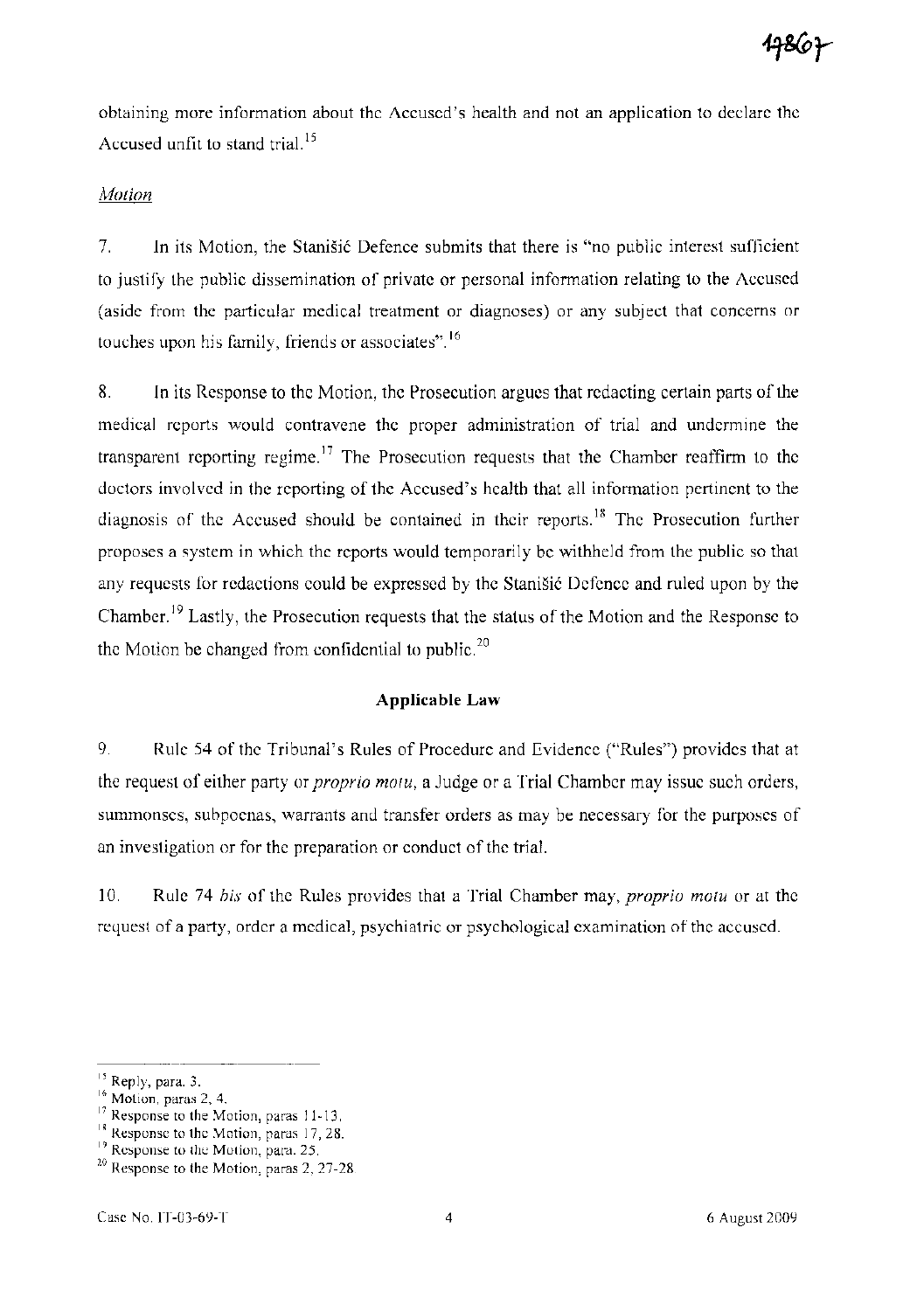### **Discussion**

# *Request*

11. The Chamber has the primary duty to hear the case against the Accused and Mr Simatovic and, in this respect, has the obligation pursuant to Article 20 of the Statute to ensure that the trial is fair and expeditious. Over the past months, it has spent considerable efforts to provide for facilities to accommodate the Accused's health concerns. This includes amongst others the possibility of reduced court sessions, the possibility of more and longer breaks on hearing days, and the possibility for the Accused to make use of a video-conference link in order to follow and participate in the proceedings from the United Nations Detention Unit. Intense medical monitoring thoroughly addressed major areas of concern and established that the Accused's medical condition has remained at least stable. With respect to some of the Accused's complaints, there has been a constant discrepancy between his claims and the medical examinations. The Chamber has to find a fair balance between monitoring the Accused's health developments and focusing on hearing the case. The Chamber has considered the Request in this context.

12. The Stanišić Defence has on one previous occasion requested to seek further clarifications from Dr de Man.<sup>21</sup> The Chamber addressed this request in its 22 July 2009 Reasons, in which it stated that the StaniSic Defence had not demonstrated that the information before it (including the Dr de Man Report) was insufficient for the purpose of deciding on postponement or adjournment of proceedings or whether to proceed in the absence of the Accused due to his health situation.<sup>22</sup> The Chamber reiterates this conclusion and considers it unnecessary, at this stage, for Dr de Man to produce an interim report. The Chamber is nonetheless cognizant that Dr de Man, according to paragraph 11 of the Modalities for Trial, is due to submit his next report at the end of August 2009. The Chamber will now consider whether it finds it appropriate to instruct Dr de Man to answer any specific questions in his next report.

13. As the Chamber has previously held, questions such as the pre-formulated questions submitted by the Stanisić Defence require a legal determination in which facts presented by a

<sup>&</sup>lt;sup>21</sup> T. 1552, 1559; see Reasons for Decision Denying the Stanišić Defence Request to Postpone the Court Proceedings and Decision Proceeding with the Court Session of29 June 2009 in the Absence of the Accused, 22 July 2009 ("22 July 2009 Reasons").

<sup>&</sup>lt;sup>22</sup> 22 July 2009 Reasons, para. 17.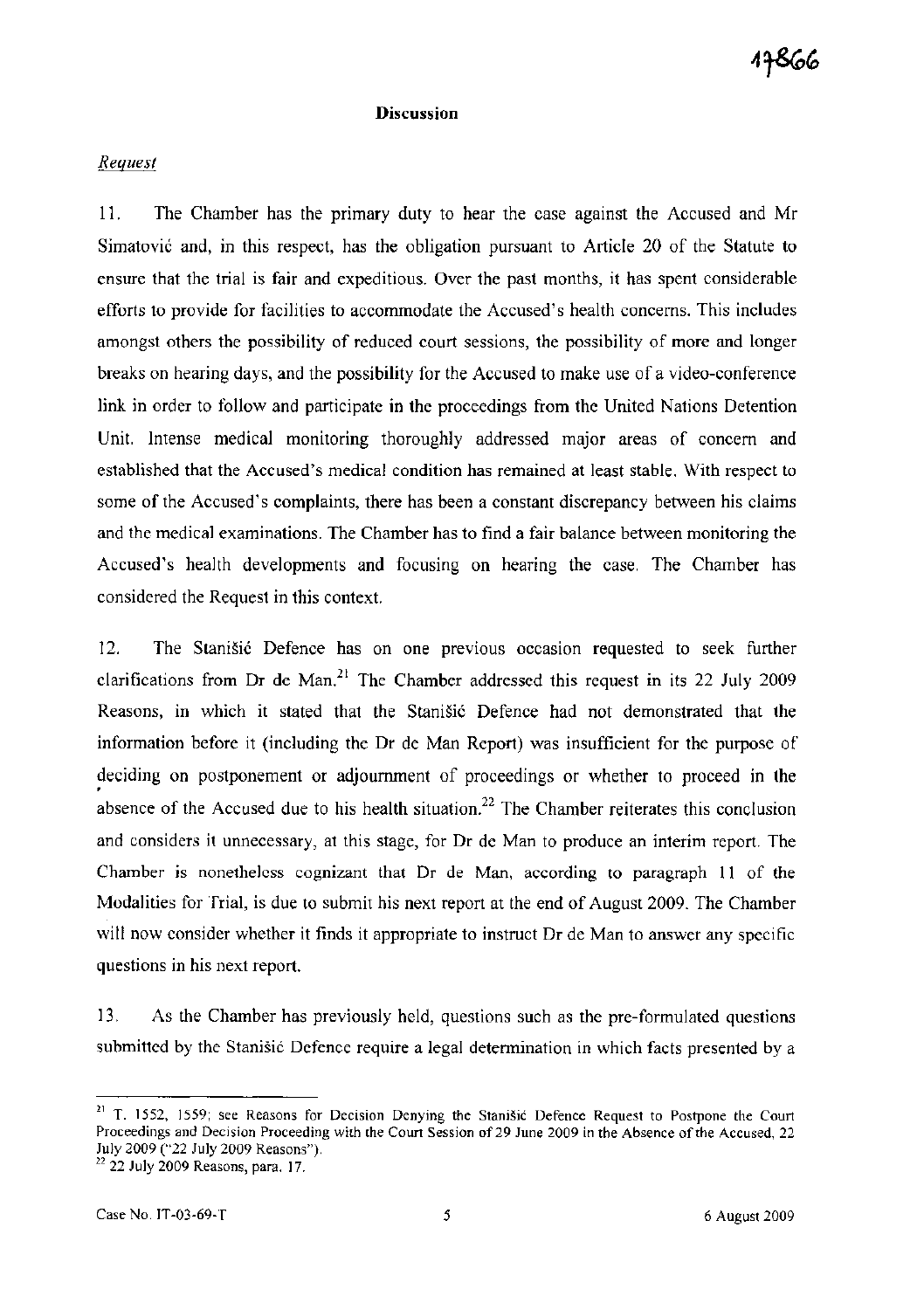medical assessment are but one, although a large, consideration.<sup>23</sup> This determination is ultimately for the Chamber to make, once informed as to the circumscribed medical facts available to the reporting doctors.<sup>24</sup> The Chamber further notes in this respect that question (d) in paragraph 5 above seeks information about the Accused's *physical* ability to withstand proceedings, something which does not fall within the scope of specific expertise for which Dr de Man was appointed to report on.

14. Dr de Man is a specialist in neuropsychiatry and has many years of professional experience in the field of psychiatry, including forensic psychiatry. He has submitted four reports to the Chamber and has testified before it in 2008. Dr de Man is familiar with the Accused's medical condition and has consulted with other medical professionals involved in the treatment or examination of the Accused. $25$ 

15. The Chamber expects that all reporting doctors, within their respective areas of expertise, use all information pertinent to the diagnosis of the Accused in their reports. The Chamber considers that this was the approach taken by Dr de Man in his previous reporting to the Chamber. By way of this decision, Dr de Man is made aware of the positions taken by the parties and the Chamber on these issues. The Chamber invites Dr de Man to consider addressing in his next report any medical element underlying the pre-formulated questions which is within his medical field of expertise and to the extent that he considers it appropriate to do so. In this respect, the Chamber stresses, as elaborated above, that it needs medical facts in order to make certain legal determinations. With regard to the specific methodology to be employed, including medical tests to be administered, the Chamber finds that this is a matter to be determined by the court-appointed expert. The Chamber further invites Dr de Man to indicate in his next report, whether he already considered any medical elements underlying the matters raised by the Stanišić Defence in his previous reporting. The Chamber further clarifies that it would call Dr de Man to court for further questioning, upon request by a party or *proprio motu,* if it feels that clarification of his reports is needed.

16. With regard to Dr de Man's question as to an informative meeting with Ms Lidija Vukasinovi6, the Chamber leaves it in Dr de Man's hands whether he would find such a meeting beneficial for his reporting as the court-appointed psychiatric expert. The Chamber

<sup>&</sup>lt;sup>23</sup> Decision on Start of Trial and Modalities for Trial, 29 May 2009 ("Modalities Decision"), para. 22.

 $24$  Ibid.

*<sup>25</sup> Cf* Dr de Man Report, pp. 4-5.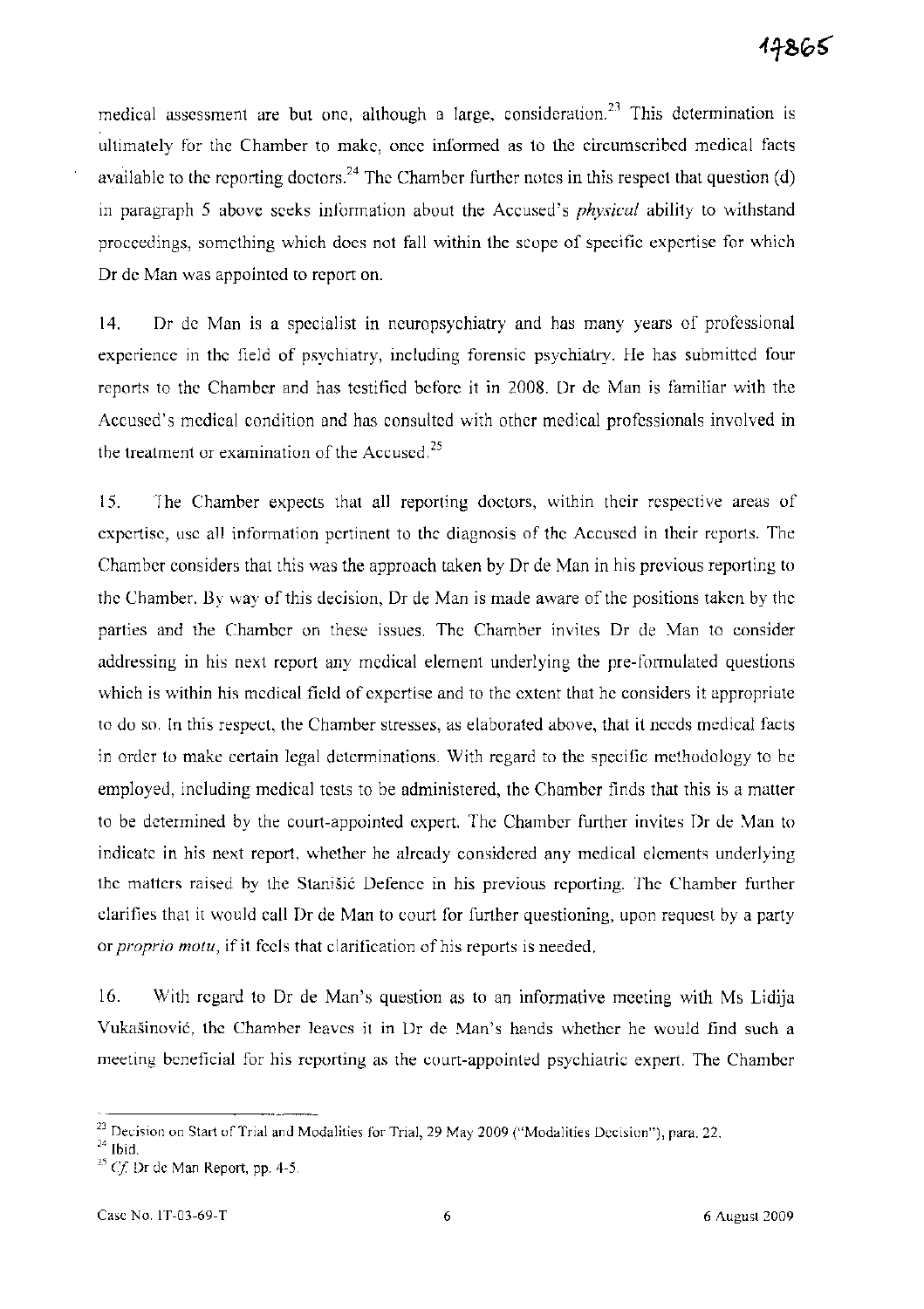notes in this respect that Dr de Man's consultations with other people in the Accused's surround seemed to have been helpful for his reporting.

17. The Chamber further notes that the Stanišić Defence, in its Reply, states that guidance on the fulfilment of Counsel's ethical and legal duties with regard to receiving instructions from their client is "long overdue".<sup>26</sup> As stated above, the Chamber addresses these matters pursuant to its obligation to ensure a fair and expeditious trial. The Chamber finds that its efforts in relation to the assessment of the Accused's medical condition suffice for the Stanišić Defence to further consider its ethical and legal duties. In this respect, the Chamber also refers the Stanišić Defence to the Chamber's Decision on Motion Re Fitness to Stand Trial, where the matter was substantially addressed; a decision which was not challenged.<sup>27</sup>

## *Motion*

18. The Chamber reiterates the importance of complete and transparent medical reporting.<sup>28</sup> However, the transparent medical reporting should not unnecessarily encroach on the privacy rights of the Accused or third persons. Nevertheless, any redactions of medical reports will only be considered in relation to 'redacting from the public', and not as 'redacting from the Chamber or the parties'. The Chamber is confident that all reporting doctors, having now been made aware of this matter, can identify any such areas in their future reports by placing them in a separate annex which should then be filed as 'confidential' by the Tribunal's Registry. If the reporting doctors are uncertain about whether certain information should be put in the report or in a separate annex, they are invited to seek specific guidance from the Chamber through the Tribunal's Registry.

19. With regard to the Prosecution's request to change the status of the Motion and the Response to the Motion, the Chamber finds that it is not necessary to lift their confidential status, since the present decision gives the public sufficient information about the substance of the parties' submissions.

#### **Disposition**

20. For the foregoing reasons and pursuant to Rule 54 of the Rules, the Chamber

<sup>26</sup> Reply, paras 7-10.

<sup>&</sup>lt;sup>27</sup> Decision on Motion Re Fitness to Stand Trial, 10 March 2008; see also Modalities Decision, para. 13.

<sup>&</sup>lt;sup>28</sup> See Modalities Decision; 22 July 2009 Reasons.